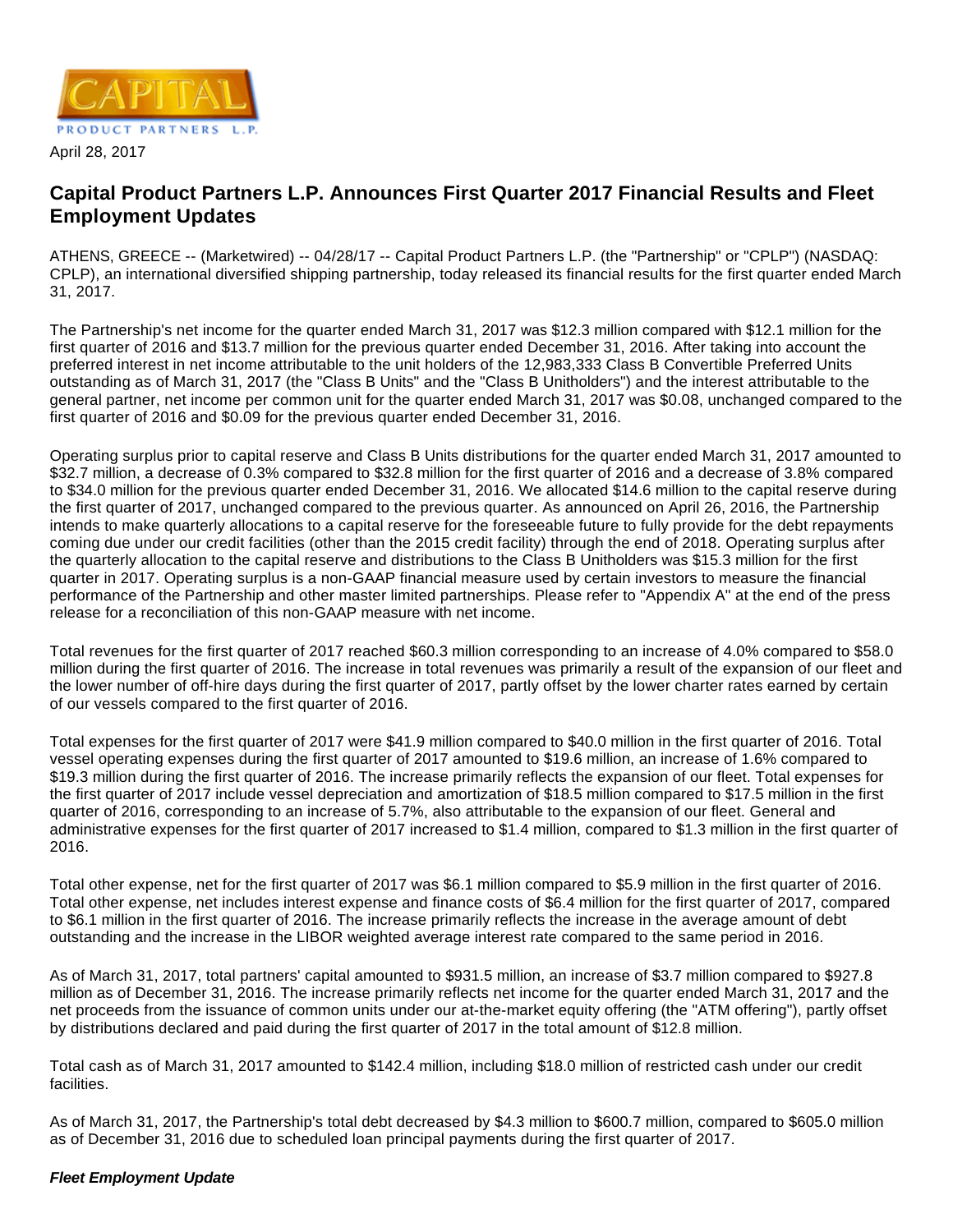The Partnership has agreed with Pacific International Lines ('PIL') to extend the time charters of the M/V 'Archimidis' (108,892 dwt / 8,266 TEU, container carrier built 2006, Daewoo Shipbuilding & Marine Engineering Co., Ltd., South Korea) and the M/V 'Agamemnon' (108,892 dwt / 8,266 TEU, container carrier built 2007, Daewoo Shipbuilding & Marine Engineering Co., Ltd., South Korea) for an additional year (+/- 30 days) at similar levels to their previous employment. The new charters were agreed early in the first quarter of 2017 in direct continuation of the vessels' present charters. The M/V 'Archimidis' commenced her new charter in April 2017 and the M/V 'Agamemnon' is expected to commence the new charter in May 2017.

The M/T 'Amoureux' (149,993 dwt, Crude Oil Carrier, built 2008, Universal Shipbuilding, Japan) has secured one year employment (+/- 30 days) with Capital Maritime at a gross daily rate of \$22,000. The new charter commenced in April 2017. The vessel was previously earning \$29,000 gross per day under a two-year charter with Stena Bulk AB.

As a result of the new charters listed above, our charter coverage for 2017 and 2018 has increased to 85% and 50%, respectively.

### **Quarterly Common and Class B Unit Cash Distribution**

On April 20, 2017, the Board of Directors of the Partnership declared a cash distribution of \$0.08 per common unit for the first quarter of 2017 payable on May 12, 2017 to common unit holders of record on May 5, 2017.

In addition, on April 20, 2017, the Board of Directors of the Partnership declared a cash distribution of \$0.21375 per Class B Unit for the first quarter of 2017, in line with the Partnership's Second Amended and Restated Partnership Agreement, as amended. The first quarter of 2017 Class B Unit cash distribution will be paid on May 10, 2017 to Class B Unitholders of record on May 3, 2017.

#### **Market Commentary**

### Product & Crude Tanker Markets

Overall, product tanker spot rates remained at relatively low levels for the most part of the first quarter of 2017, with spot rates rebounding towards the end of the quarter. In the West, during the first part of the quarter, U.S. refinery turnarounds and producers switching out from winter grades reduced cargo availability and kept rates under pressure. In addition, the gasoline arbitrage from Europe to the US Atlantic Coast was closed due to near record high stocks levels in U.S. East Coast and had a negative impact on medium-range ("MR") tanker chartering activity. Nevertheless, the market in the West experienced a strong recovery in March, as U.S. refineries returning from maintenance along with increased gasoline imports to West Africa and to the U.S. exerted upwards pressure on rates. As a result, rates ex U.S. Gulf reached a oneyear high towards the end of the quarter. In the East, the market improved modestly on the back of the commissioning of new refinery capacity in the Middle East and firm Chinese gasoline exports.

In the period market, activity and short term charter rates increased marginally in the first quarter of 2017 compared to the previous quarter, but remained close to historically low levels as a result of the weak spot market overall.

On the supply side, there was minimal activity in terms of new orders for product tankers and the MR product tanker orderbook currently stands at 7.1%, the lowest level on record. In addition, product tanker deliveries continued to experience significant slippage during the first quarter of 2017, as approximately 38% of the expected MR and handy size tanker newbuildings were not delivered on schedule. Analysts estimate that net fleet growth for MR product tankers will amount to 2.6% in 2017, below the 2016 growth rate of 4.8%. On the demand side, analysts expect growth of 1.9% in 2017, largely supported by increased intra-Asia products trade and continued growth in U.S. products exports.

Suezmax spot earnings retreated in the first quarter of 2017 compared to the preceding quarter, as the winter tanker market seasonality gradually waned, while OPEC/Non-OPEC's oil production cut agreements had a negative impact on demand market fundamentals. Concurrently, an increased amount of newbuilding Suezmax capacity entered the market in the first quarter of 2017, which along with higher deliveries in other crude tanker segments added pressure on the market. On the positive side, a growing trend of Atlantic basin crude cargoes being moved into the Asia Pacific and firm Chinese demand partly offset pressure on the market.

Overall, the softer spot market had a negative impact on period activity as well as period charter rates.

On the supply side, the Suezmax orderbook represented, at the end of the first quarter of 2017, approximately 14.6% of the current fleet. Contracting activity continued to be subdued, in line with the previous quarters, as no Suezmax tankers were ordered during the period. Analysts estimate that slippage for the first quarter of 2017 amounted to 53% of the expected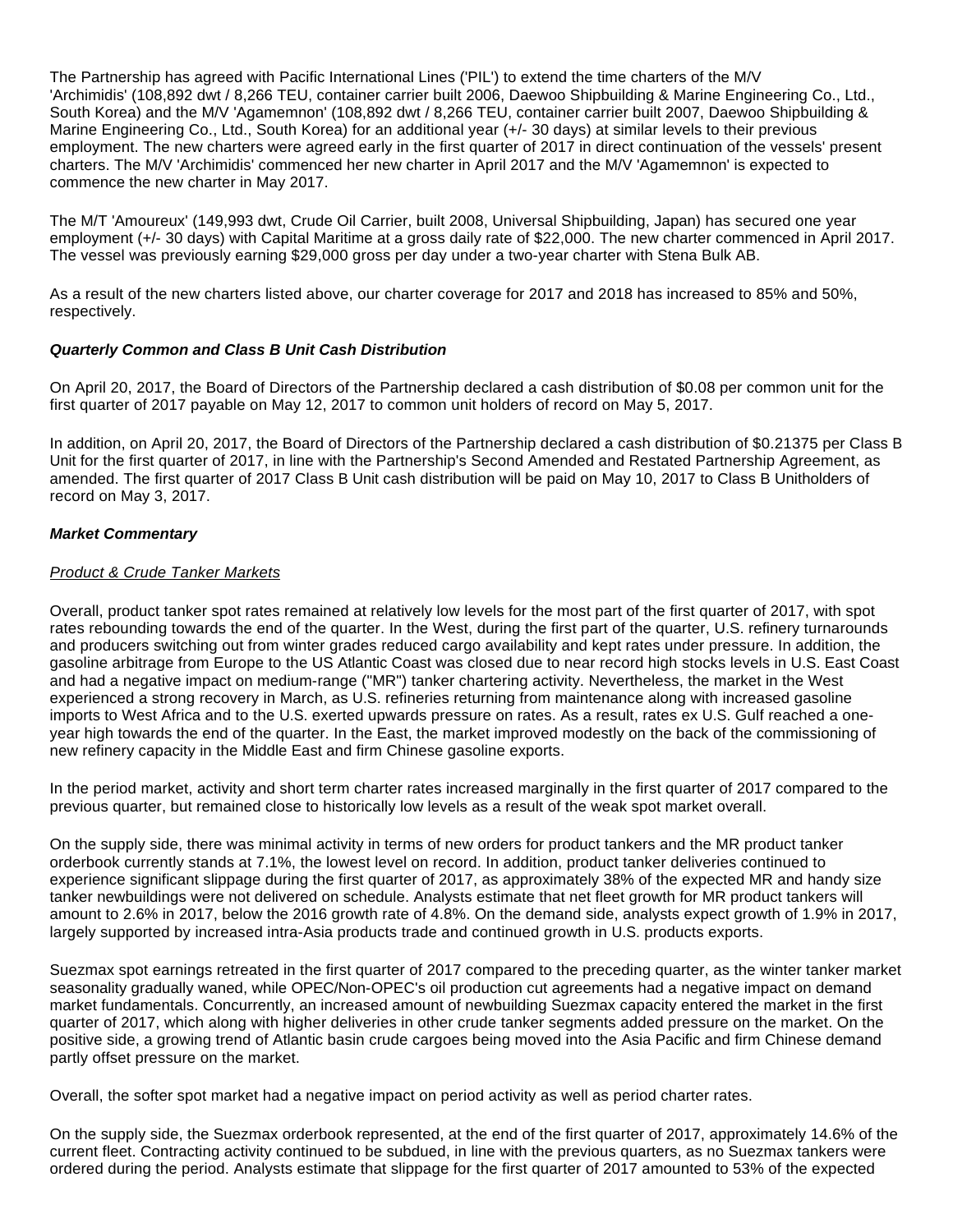deliveries. In terms of demand, analysts expect that Suezmax tonne/miles to be supported by growth in Indian crude imports as the country continues to expand its refinery sector and also by firm Chinese crude imports, partially counterbalancing the negative impact from the oil production reduction by OPEC and some non-OPEC producers in 2017.

#### Neo-Panamax Container Market

After several quarters of time charter rates hovering around all-time lows, the second half of the first quarter of 2017 saw increasing charter rates for most container vessel types. The increased vessel demand and higher charter rate environment led to a decrease of the idle container fleet to approximately 4.5% from 7% at the end of the fourth quarter of 2016.

Analysts have revised their demand growth for containerized cargo for full year 2017 to 4.3% from 4.0% forecasted in the previous quarter.

At the same time, the expected net fleet growth for 2017 has been revised downwards from 3.7% at the end of 2016 to 1.7%, on the back of increased newbuilding slippage and high demolition volumes year to date, as more than 200,000 TEU have been removed from the fleet since the beginning of the year. The increased slippage experienced year to date comes as a result of several of the container operators delaying the deliveries of 16,000+ TEU vessels slated for delivery in 2017 and 2018.

At the end of the first quarter of 2017, the container orderbook stood at 15.1% of the current fleet, down from 15.9% in the previous quarter, which remains at the lowest level since 1999.

### **Management Commentary**

Mr. Jerry Kalogiratos, Chief Executive and Chief Financial Officer of the Partnership's General Partner, commented:

"We are pleased to see another quarter with strong common unit distribution coverage after the quarterly allocation of \$14.6 million to the capital reserve, which is intended to fully provide for the debt repayments coming due under our credit facilities (other than the 2015 credit facility) through the end of 2018.

"We continue to remain positive on the medium to long term prospects of the product tanker market, as the better supply fundamentals including the historically low orderbook, decreasing shipyard capacity and limited new ordering combined with solid demand growth should support a more sustained recovery of period rates going forward.

"The Partnership's objective remains to further increase the long term distributable cash flow of the Partnership by pursuing additional accretive transactions going forward and by refinancing our debt."

#### **Conference Call and Webcast**

Today, April 28, 2017, the Partnership will host an interactive conference call at 9:00 am Eastern Time to discuss the financial results.

#### **Conference Call Details:**

Participants should dial into the call 10 minutes before the scheduled time using the following numbers: 1 866 819 7111 (U.S. Toll Free Dial In), 0800 953 0329 (UK Toll Free Dial In) or +44 (0)1452 542 301 (Standard International Dial In). Please quote "Capital Product Partners."

A replay of the conference call will be available until May 5, 2017 by dialing 1 866 247 4222 (U.S. Toll Free Dial In), 0800 953 1533 (UK Toll Free Dial In) or +44 (0)1452 550 000 (Standard International Dial In). Access Code: 69648481#

#### **Slides and Audio Webcast**

There will also be a simultaneous live webcast over the Internet, through the Capital Product Partners website, [www.capitalpplp.com.](http://www.capitalpplp.com/) Participants to the live webcast should register on the website approximately 10 minutes prior to the start of the webcast.

## **About Capital Product Partners L.P.**

Capital Product Partners L.P. (NASDAQ: CPLP), a Marshall Islands master limited partnership, is an international owner of tanker, container and drybulk vessels. The Partnership currently owns 36 vessels, including twenty-one modern MR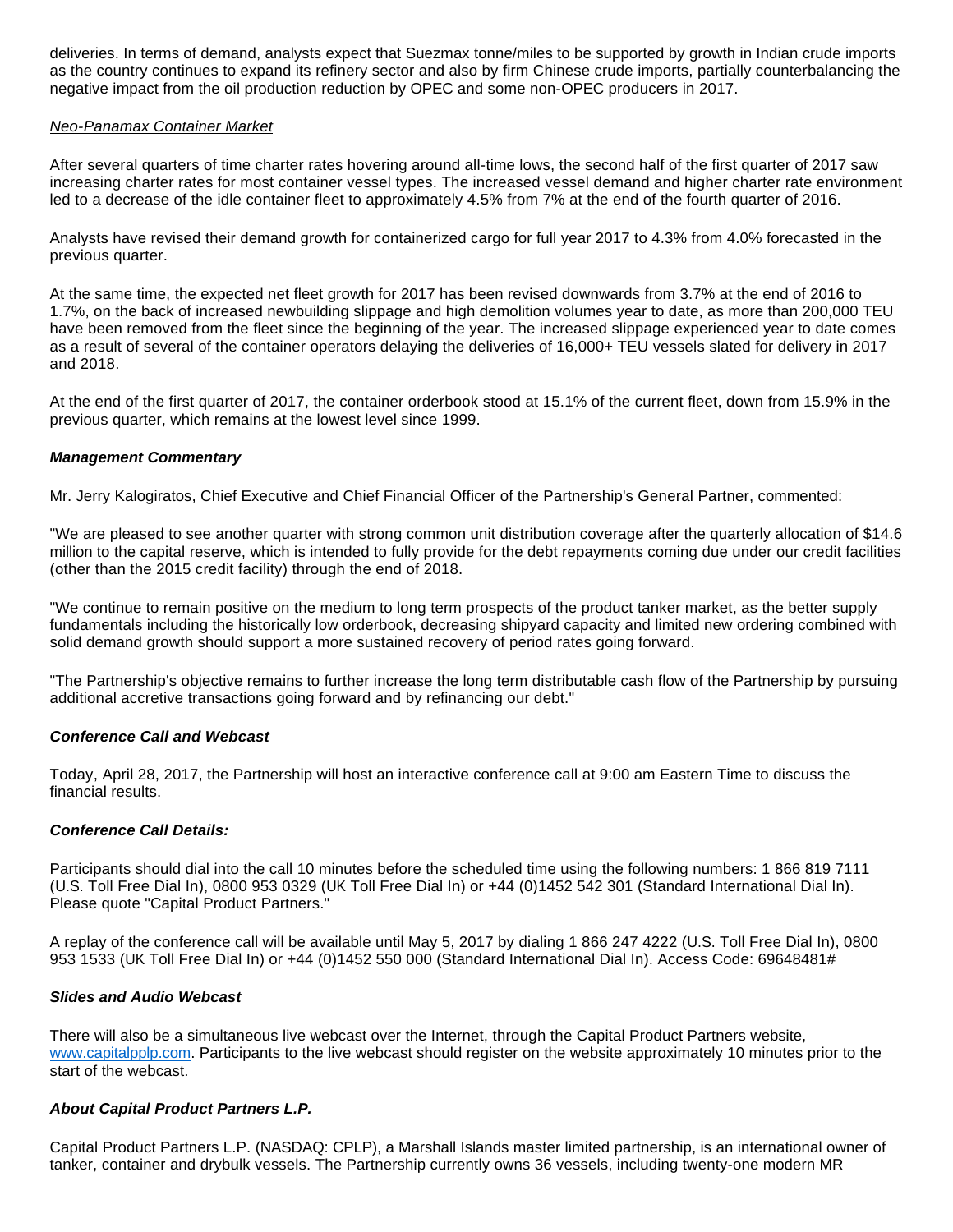(Medium Range) product tankers, four Suezmax crude oil tankers, ten Neo Panamax container vessels and one Capesize bulk carrier. Its vessels trade predominantly under period charters to Cargill International S.A., CMA-CGM S.A., Cosco Bulk Carrier Co. Ltd., CSSA S.A. (Total S.A.), Flota Petrolera Ecuatoriana ("Flopec"), Hyundai Merchant Marine Co. Ltd., International Seaways, Inc., Pacific International Lines, Petróleo Brasileiro S.A. ("Petrobras"), Repsol Trading S.A., and Capital Maritime.

For more information about the Partnership, please visit our website: [www.capitalpplp.com](http://www.capitalpplp.com/).

#### **Forward-Looking Statements**

The statements in this press release that are not historical facts, including, among other things, cash generation, our ability to repay external debt, future earnings, our expectations regarding employment of our vessels, redelivery dates and charter rates, fleet growth, market and charter rate expectations, charterers' performances, our expectations or objectives regarding future distribution amounts, our ability to repay and/or refinance our debt, our ability to pursue growth opportunities, and grow our distributions and annual distribution guidance, are forward-looking statements (as such term is defined in Section 21E of the Securities Exchange Act of 1934, as amended). These forward-looking statements involve risks and uncertainties that could cause the stated or forecasted results to be materially different from those anticipated. Unless required by law, we expressly disclaim any obligation to update or revise any of these forward-looking statements, whether because of future events, new information, a change in our views or expectations, to conform them to actual results or otherwise. We assume no responsibility for the accuracy and completeness of the forward-looking statements. We make no prediction or statement about the performance of our units.

#### **Capital Product Partners L.P.**

**Unaudited Condensed Consolidated Statements of Comprehensive Income (In thousands of United States Dollars, except for number of units and earnings per unit)**

|                                                              |             | For the three month periods<br>ended March 31, |  |  |
|--------------------------------------------------------------|-------------|------------------------------------------------|--|--|
|                                                              | 2017        | 2016                                           |  |  |
| Revenues                                                     | 50,308      | 47,329                                         |  |  |
| Revenues - related party                                     | 9,962       | 10,718                                         |  |  |
| <b>Total Revenues</b>                                        | 60,270      | 58,047                                         |  |  |
| <b>Expenses:</b>                                             |             |                                                |  |  |
| Voyage expenses                                              | 2,288       | 1,852                                          |  |  |
| Voyage expenses - related party                              |             | 101                                            |  |  |
| Vessel operating expenses                                    | 16,845      | 16,719                                         |  |  |
| Vessel operating expenses - related party                    | 2,783       | 2,616                                          |  |  |
| General and administrative expenses                          | 1,435       | 1,265                                          |  |  |
| Vessel depreciation and amortization                         | 18,526      | 17,453                                         |  |  |
| <b>Operating income</b>                                      | 18,393      | 18,041                                         |  |  |
| Other income / (expense), net:                               |             |                                                |  |  |
| Interest expense and finance cost                            | (6,350)     | (6,097)                                        |  |  |
| Interest and other income                                    | 210         | 158                                            |  |  |
| Total other expense, net                                     | (6, 140)    | (5, 939)                                       |  |  |
| Partnership's net income                                     | 12,253      | 12,102                                         |  |  |
| Preferred unit holders' interest in Partnership's net income | 2,775       | 2,775                                          |  |  |
| General Partner's interest in Partnership's net income       | 184         | 185                                            |  |  |
| Common unit holders' interest in Partnership's net income    | 9,294       | 9,142                                          |  |  |
| Net income per:                                              |             |                                                |  |  |
| Common unit, basic and diluted                               | 0.08        | 0.08                                           |  |  |
| Weighted-average units outstanding:                          |             |                                                |  |  |
| Common units, basic and diluted                              | 121,985,686 | 119,559,456                                    |  |  |
| Total comprehensive income:                                  | 12,253      | 12,102                                         |  |  |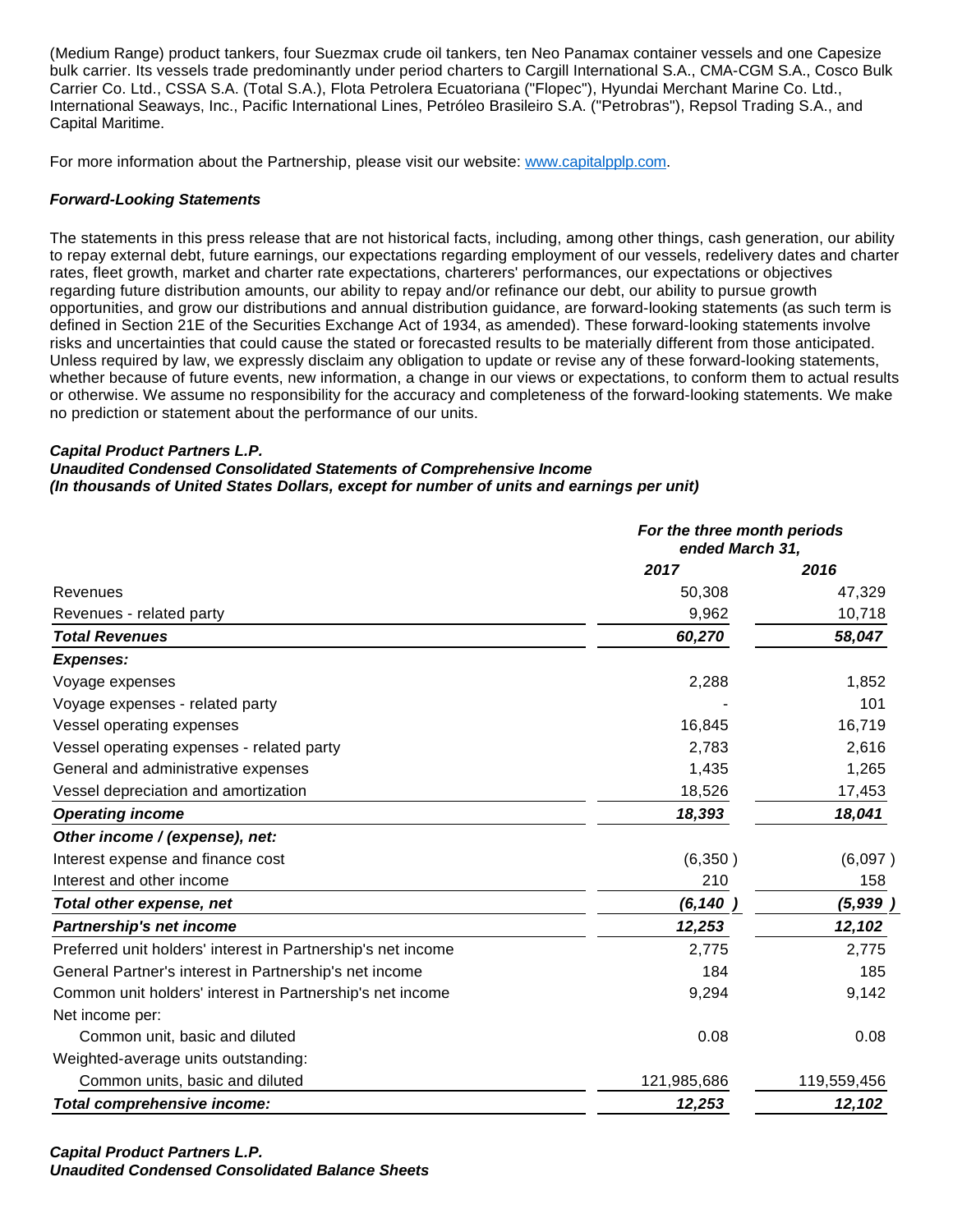# **(In thousands of United States Dollars)**

| <b>Assets</b>                                  |                         |                                   |
|------------------------------------------------|-------------------------|-----------------------------------|
| <b>Current assets</b>                          | As of March 31,<br>2017 | <b>As of December</b><br>31, 2016 |
| Cash and cash equivalents                      | 124,378                 | 106,678                           |
| Trade accounts receivable, net                 | 1,965                   | 2,497                             |
| Prepayments and other assets                   | 3,048                   | 3,943                             |
| Inventories                                    | 5,913                   | 4,761                             |
| <b>Total current assets</b>                    | 135,304                 | 117,879                           |
| <b>Fixed assets</b>                            |                         |                                   |
| Vessels, net                                   | 1,350,719               | 1,367,731                         |
| <b>Total fixed assets</b>                      | 1,350,719               | 1,367,731                         |
| <b>Other non-current assets</b>                |                         |                                   |
| Above market acquired charters                 | 86,392                  | 90,243                            |
| Deferred charges, net                          | 3,464                   | 4,154                             |
| Restricted cash                                | 18,000                  | 18,000                            |
| Prepayments and other assets                   | 1,460                   | 598                               |
| <b>Total non-current assets</b>                | 1,460,035               | 1,480,726                         |
| <b>Total assets</b>                            | 1,595,339               | 1,598,605                         |
| <b>Liabilities and Partners' Capital</b>       |                         |                                   |
| <b>Current liabilities</b>                     |                         |                                   |
| Current portion of long-term debt, net         | 74,764                  | 39,568                            |
| Trade accounts payable                         | 9,814                   | 8,686                             |
| Due to related parties                         | 12,420                  | 16,095                            |
| <b>Accrued liabilities</b>                     | 8,404                   | 7,861                             |
| Deferred revenue, current                      | 21,553                  | 19,986                            |
| <b>Total current liabilities</b>               | 126,955                 | 92,196                            |
| <b>Long-term liabilities</b>                   |                         |                                   |
| Long-term debt, net                            | 523,327                 | 562,619                           |
| Deferred revenue                               | 13,541                  | 16,033                            |
| <b>Total long-term liabilities</b>             | 536,868                 | 578,652                           |
| <b>Total liabilities</b>                       | 663,823                 | 670,848                           |
| Commitments and contingencies                  |                         |                                   |
| <b>Partners' capital</b>                       | 931,516                 | 927,757                           |
| <b>Total liabilities and partners' capital</b> | 1,595,339               | 1,598,605                         |

#### **Capital Product Partners L.P.**

**Unaudited Condensed Consolidated Statements of Cash Flows**

**(In thousands of United States Dollars)**

|                                                                                      | For the three month<br>periods ended March 31, |        |
|--------------------------------------------------------------------------------------|------------------------------------------------|--------|
|                                                                                      | 2017                                           | 2016   |
| Cash flows from operating activities:                                                |                                                |        |
| <b>Net income</b>                                                                    | 12,253                                         | 12,102 |
| Adjustments to reconcile net income to net cash provided by operating<br>activities: |                                                |        |
| Vessel depreciation and amortization                                                 | 18,526                                         | 17,453 |
| Amortization and write off of deferred financing costs                               | 233                                            | 544    |
| Amortization of above market acquired charters                                       | 3,851                                          | 3,475  |
| Equity compensation expense                                                          | 295                                            | 267    |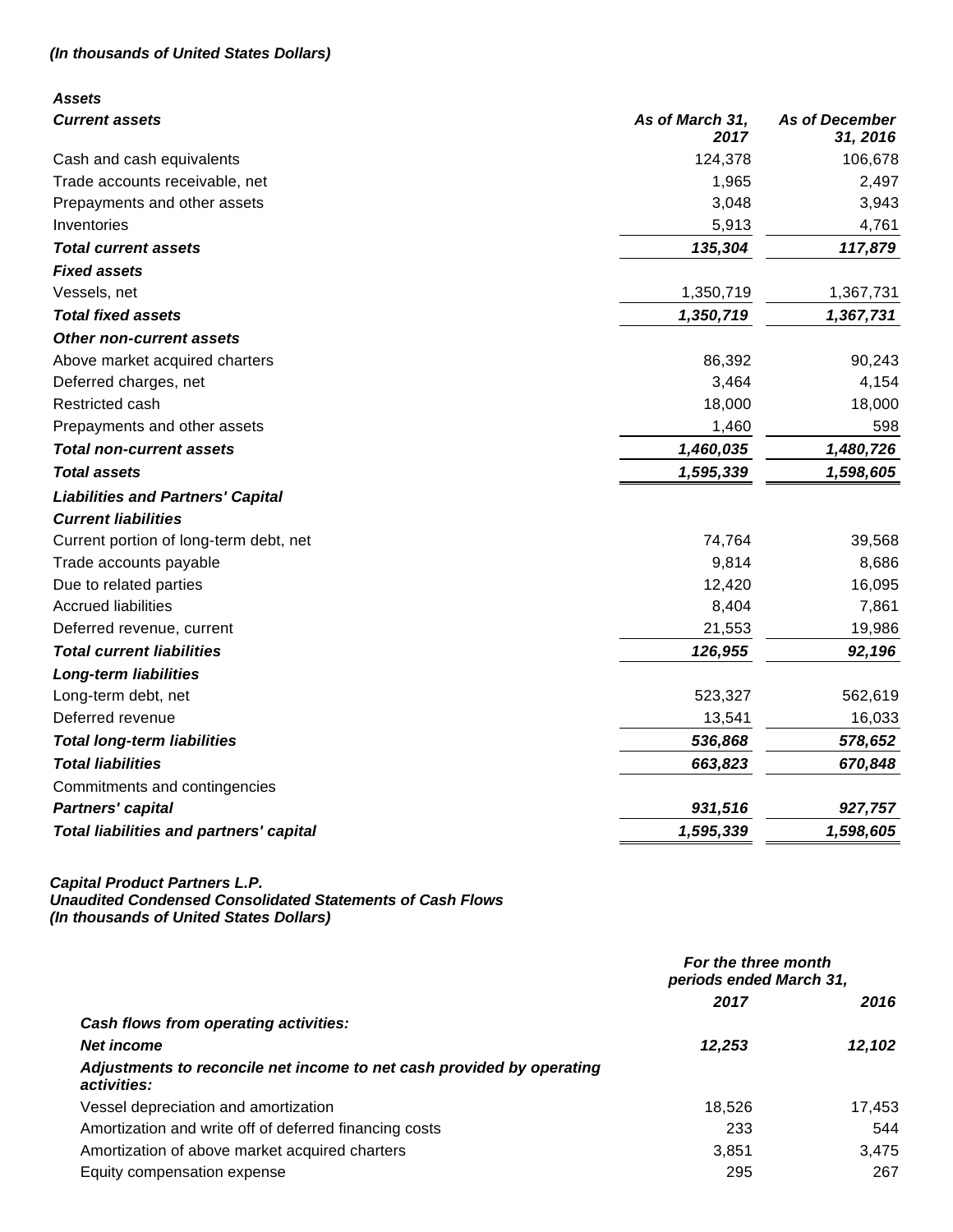| <b>Changes in operating assets and liabilities:</b>                    |           |           |
|------------------------------------------------------------------------|-----------|-----------|
| Trade accounts receivable                                              | 532       | (721)     |
| Prepayments and other assets                                           | 33        | (883)     |
| Inventories                                                            | (1, 152)  | (248)     |
| Trade accounts payable                                                 | 2,299     | 382       |
| Due to related parties                                                 | (3,675)   | (2, 844)  |
| <b>Accrued liabilities</b>                                             | 805       | (1, 466)  |
| Deferred revenue                                                       | (915)     | (2, 461)  |
| Dry-docking costs paid                                                 | (1,030)   |           |
| Net cash provided by operating activities                              | 32,055    | 25,600    |
| Cash flows from investing activities:                                  |           |           |
| Vessel acquisitions and improvements including time charter agreements | (1,218)   | (73, 578) |
| Increase in restricted cash                                            |           | (500)     |
| Net cash used in investing activities                                  | (1, 218)  | (74, 078) |
| <b>Cash flows from financing activities:</b>                           |           |           |
| Proceeds from issuance of Partnership units                            | 3,969     |           |
| Expenses paid for issuance of Partnership units                        | (9)       |           |
| Proceeds from issuance of long-term debt                               |           | 35,000    |
| Deferred financing costs paid                                          |           | (69)      |
| Payments of long-term debt                                             | (4,339)   | (4, 219)  |
| Dividends paid                                                         | (12, 758) | (32, 153) |
| Net cash used in financing activities                                  | (13, 137) | (1, 441)  |
| Net increase / (decrease) in cash and cash equivalents                 | 17,700    | (49, 919) |
| Cash and cash equivalents at beginning of period                       | 106,678   | 90,190    |
| Cash and cash equivalents at end of period                             | 124,378   | 40,271    |
| <b>Supplemental cash flow information</b>                              |           |           |
| Cash paid for interest                                                 | \$6,115   | \$6,562   |
| <b>Non-Cash Investing and Financing Activities</b>                     |           |           |
| Offering expenses included in liabilities                              | \$97      | \$-       |
| Capital expenditures included in liabilities                           | \$989     | \$169     |
| Capitalized dry docking costs included in liabilities                  | \$111     | \$2,358   |
|                                                                        |           |           |

### **Appendix A - Reconciliation of Non-GAAP Financial Measure (In thousands of U.S. dollars) Description of Non-GAAP Financial Measure - Operating Surplus**

Operating Surplus represents net income adjusted for non-cash items, such as depreciation and amortization expense, amortization of above market acquired charters and straight line revenue adjustments.

Operating Surplus is a quantitative measure used in the publicly traded partnership investment community to assist in evaluating a partnership's financial performance and ability to make quarterly cash distributions. Operating Surplus is not required by accounting principles generally accepted in the United States and should not be considered a substitute for net income, cash flow from operating activities and other operations or cash flow statement data prepared in accordance with accounting principles generally accepted in the United States or as a measure of profitability or liquidity. Our calculation of Operating Surplus may not be comparable to that reported by other companies. The table below reconciles Operating Surplus to net income for the following periods:

|        |        | 2016   |
|--------|--------|--------|
| 12.253 | 12.102 | 13,744 |
|        |        |        |

**Adjustments to reconcile net income to operating surplus prior to Capital Reserve and Class B Preferred**